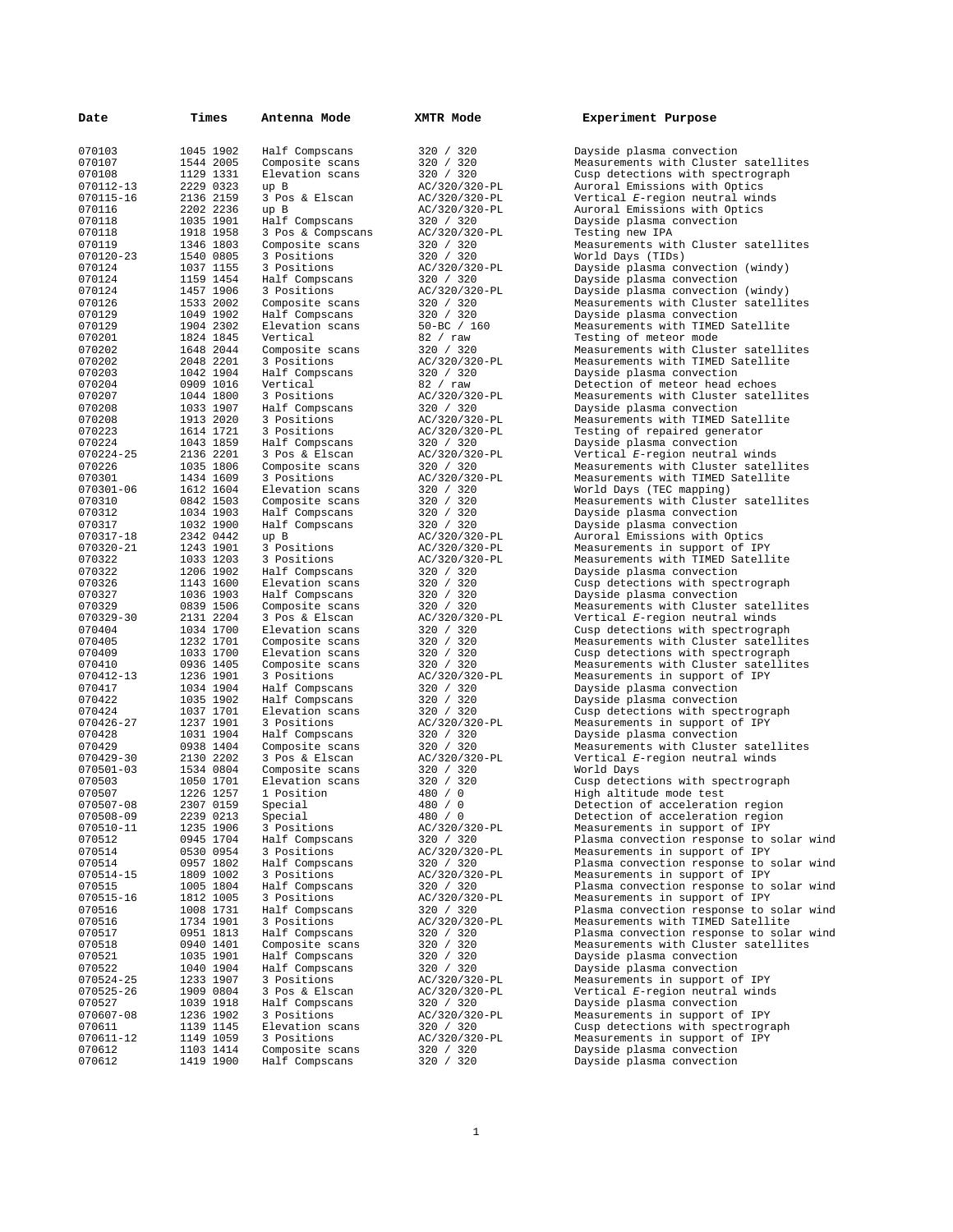| Date                | Times                  | Antenna Mode                       | XMTR Mode                          | Experiment Purpose                                                           |
|---------------------|------------------------|------------------------------------|------------------------------------|------------------------------------------------------------------------------|
| 070614-15           | 2130 1006              | 3 Pos & Elscan                     | AC/320/320-PL                      | Vertical E-region neutral winds                                              |
| 070619-21           | 1539 0450              | Compscans & Up B                   | 320 / 320                          | World Days (and IPY support)                                                 |
| 070621              | 0456 0748              | 3 Positions                        | AC/320/320-PL                      | World Days (and IPY support)                                                 |
| 070621<br>070621    | 0754 1016<br>1022 1451 | Compscans & Up B                   | 320 / 320<br>AC/320/320-PL         | World Days (and IPY support)                                                 |
| 070621-23           | 1459 1015              | 3 Positions<br>Compscans & Up B    | 320 / 320                          | World Days (and IPY support)<br>World Days (and IPY support)                 |
| 070623              | 1019 1116              | 3 Positions                        | AC/320/320-PL                      | Measurements with TIMED Satellite                                            |
| 070623              | 1120 1901              | Half Compscans                     | 320 / 320                          | Dayside plasma convection                                                    |
| 070628              | 1032 1900              | Half Compscans                     | 320 / 320                          | Dayside plasma convection                                                    |
| 070702              | 1048 1700              | Elevation scans                    | 320 / 320                          | Cusp detections with spectrograph                                            |
| 070703              | 1035 1900              | Half Compscans                     | 320 / 320                          | Dayside plasma convection                                                    |
| 070705-06           | 1232 1903              | 3 Positions                        | AC/320/320-PL<br>320 / 320         | Measurements in support of IPY                                               |
| 070709<br>070710    | 1050 1836<br>0911 1104 | Half Compscans<br>Elevation scans  | $50 - BC / 160$                    | Dayside plasma convection<br>Measurements with DMSP-F17 satellite            |
| 070710              | 1229 1500              | 3 Positions                        | AC/320/320-PL                      | Measurements with TIMED Satellite                                            |
| 070711              | 0854 1049              | Elevation scans                    | $50 - BC / 160$                    | Measurements with DMSP-F17 satellite                                         |
| 070712              | 0901 1038              | Elevation scans                    | $50 - BC / 160$                    | Measurements with DMSP-F17 satellite                                         |
| 070712              | 1043 1700              | Elevation scans                    | 320 / 320                          | Cusp detections with spectrograph                                            |
| 070713              | 0755 1025              | Elevation scans                    | $50 - BC / 160$                    | Measurements with DMSP-F17 satellite                                         |
| 070714              | 1044 1841<br>1847 2011 | Half Compscans<br>Elevation scans  | 320 / 320                          | Dayside plasma convection                                                    |
| 070714<br>070715    | 1800 2002              | Elevation scans                    | $50 - BC / 160$<br>50-BC / 160     | Measurements with DMSP-F17 satellite<br>Measurements with DMSP-F17 satellite |
| 070716              | 1754 1946              | Elevation scans                    | $50 - BC / 160$                    | Measurements with DMSP-F17 satellite                                         |
| 070717              | 0945 1115              | Elevation scans                    | $50 - BC$ / 160                    | Measurements with DMSP-F17 satellite                                         |
| 070717              | 1727 1934              | Elevation scans                    | $50 - BC$ / 160                    | Measurements with DMSP-F17 satellite                                         |
| 070718              | 0914 1109              | Elevation scans                    | $50 - BC / 160$                    | Measurements with DMSP-F17 satellite                                         |
| 070719              | 0830 1023              | Elevation scans                    | $50 - BC$ / 160                    | Measurements with DMSP-F17 satellite                                         |
| 070719              | 1025 1307<br>1311 1900 | Composite scans<br>3 Positions     | 320 / 320<br>AC/320/320-PL         | Measurements with Cluster satellites                                         |
| 070719-20<br>070721 | 1841 2024              | Elevation scans                    | $50 - BC / 160$                    | Measurements in support of IPY<br>Measurements with DMSP-F17 satellite       |
| 070722              | 1817 2012              | Elevation scans                    | $50 - BC / 160$                    | Measurements with DMSP-F17 satellite                                         |
| 070724              | 1013 1140              | 3 Positions                        | AC/320/320-PL                      | Measurements with TIMED Satellite                                            |
| 070724              | 1803 1946              | Elevation scans                    | $50 - BC / 160$                    | Measurements with DMSP-F17 satellite                                         |
| 070725              | 0928 1116              | Elevation scans                    | 50-BC / 160                        | Measurements with DMSP-F17 satellite                                         |
| 070725              | 1119 1900              | Half Compscans                     | 320 / 320                          | Dayside plasma convection                                                    |
| 070726<br>070727    | 0906 1103<br>0851 1050 | Elevation scans<br>Elevation scans | $50 - BC / 160$<br>$50 - BC / 160$ | Measurements with DMSP-F17 satellite<br>Measurements with DMSP-F17 satellite |
| 070728              | 0842 1038              | Elevation scans                    | 50-BC / 160                        | Measurements with DMSP-F17 satellite                                         |
| 070729              | 0824 1025              | Elevation scans                    | $50 - BC / 160$                    | Measurements with DMSP-F17 satellite                                         |
| 070729              | 1826 2024              | Elevation scans                    | $50 - BC / 160$                    | Measurements with DMSP-F17 satellite                                         |
| 070730              | 1759 2012              | Elevation scans                    | $50 - BC / 160$                    | Measurements with DMSP-F17 satellite                                         |
| 070731              | 1801 1959              | Elevation scans                    | $50 - BC / 160$                    | Measurements with DMSP-F17 satellite                                         |
| 070801              | 0141 0308              | Vertical                           | $52-BC$ / 320                      | Polar Mesospheric Summer Echoes                                              |
| 070802-03<br>070805 | 1233 1901<br>0040 0212 | 3 Positions<br>Vertical            | AC/320/320-PL<br>$52-BC$ / 320     | Measurements in support of IPY<br>Polar Mesospheric Summer Echoes            |
| 070806              | 0051 0218              | Vertical                           | 52-BC / 320                        | Polar Mesospheric Summer Echoes                                              |
| 070807              | 0110 0418              | Vertical                           | $52-BC$ / 320                      | Polar Mesospheric Summer Echoes                                              |
| 070807              | 0422 0551              | Azimuth scans                      | 320 / 320                          | Measurements with REIMEI satellite                                           |
| 070807              | 0602 0914              | 3 Positions                        | AC/320/320-PL                      | Measurements with TIMED Satellite                                            |
| 070807              | 1542 1708              | Vertical                           | 52-BC / 320                        | Polar Mesospheric Summer Echoes                                              |
| 070808<br>070808    | 0109 0235<br>1547 1718 | Vertical<br>Vertical               | $52-BC$ / 320<br>52-BC / 320       | Polar Mesospheric Summer Echoes<br>Polar Mesospheric Summer Echoes           |
| 070809              | 0109 0240              | Vertical                           | $52 - BC$ / 320                    | Polar Mesospheric Summer Echoes                                              |
| 070809              | 1032 1900              | Half Compscans                     | 320 / 320                          | Dayside plasma convection                                                    |
| 070810              | 0124 0310              | Vertical                           | $52 - BC$ / 320                    | Polar Mesospheric Summer Echoes                                              |
| 070816-17           | 1229-1904              | 3 Positions                        | AC/320/320-PL                      | Measurements in support of IPY                                               |
| 070821-22           | 2103 0603              | Composite scans                    | 320 / 320                          | Measurements with Cluster satellites                                         |
| 070822              | 1033 1904              | Half Compscans<br>Half Compscans   | 320 / 320                          | Dayside plasma convection<br>Dayside plasma convection                       |
| 070827<br>070828    | 1030 1901<br>0423 0556 | Partial Azscans                    | 320 / 320<br>320 / 320             | Measurements with REIMEI satellite                                           |
| 070828-29           | 1017 2002              | 3 Positions                        | AC/320/320-PL                      | Measurements in support of IPY                                               |
| 070830-31           | 1040 1901              | 3 Positions                        | AC/320/320-PL                      | Measurements in support of IPY                                               |
| 070901              | 1034 1900              | Half Compscans                     | 320 / 320                          | Dayside plasma convection                                                    |
| 070902              | 0436 0548              | Partial Azscans                    | 320 / 320                          | Measurements with REIMEI satellite                                           |
| 070902-03           | 2147 0507              | Composite scans                    | 320 / 320                          | Measurements with Cluster satellites                                         |
| 070907<br>070907    | 0129 0445<br>0447 0548 | 3 Positions<br>Partial Azscans     | AC/320/320-PL<br>320 / 320         | Measurements with TIMED Satellite<br>Measurements with REIMEI satellite      |
| 070907              | 1036 1903              | Half Compscans                     | 320 / 320                          | Dayside plasma convection                                                    |
| 070909-10           | 0247 0303              | Vertical                           | 82 / raw                           | Detection of meteor head echoes                                              |
| 070911-13           | 1536 0804              | Compscans & Up B                   | 320 / 320                          | World Days (and IPY support)                                                 |
| 070913-14           | 0811 2003              | 3 Positions                        | AC/320/320-PL                      | Measurements in support of IPY                                               |
| 070914-15           | 2007 0301              | Composite scans                    | 320 / 320                          | Measurements with Cluster satellites                                         |
| 070924              | 1125 1703              | Elevation scans                    | 320 / 320                          | Cusp detections with spectrograph                                            |
| 070927-28           | 1234 1903              | 3 Positions                        | AC/320/320-PL                      | Measurements in support of IPY<br>Cusp detections with spectrograph          |
| 071001<br>071003    | 1040 1240<br>0417 0550 | Elevation scans<br>Partial Azscans | 320 / 320<br>320 / 320             | Measurements with REIMEI satellite                                           |
| 071005-06           | 1938 0307              | Composite scans                    | 320 / 320                          | Measurements with Cluster satellites                                         |
| 071010-11           | 1931 0301              | Composite scans                    | 320 / 320                          | Measurements with Cluster satellites                                         |
| 071011-12           | 1238 1900              | 3 Positions                        | AC/320/320-PL                      | Measurements in support of IPY                                               |